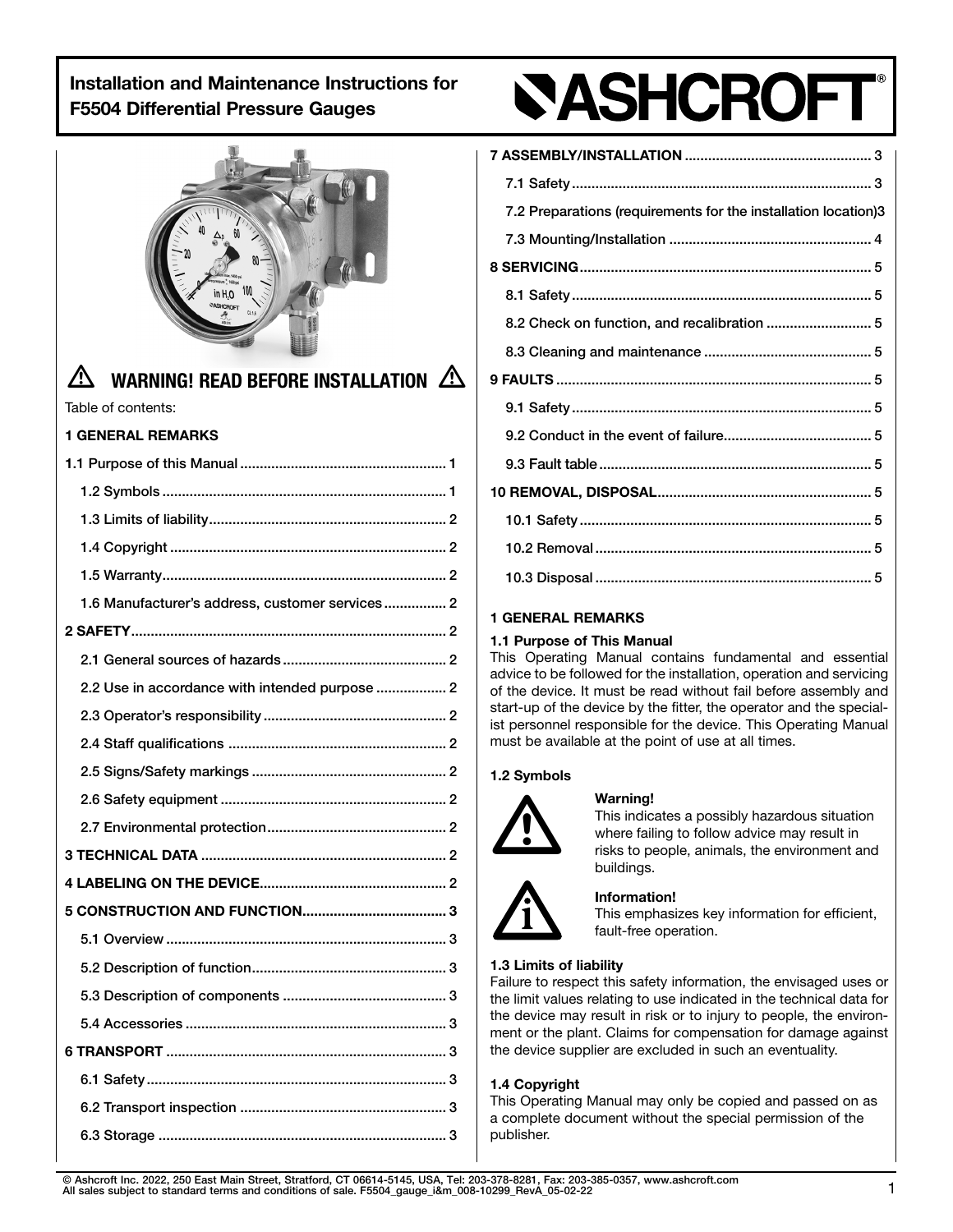# 1.5 Warranty

For the product described here, we offer a warranty pursuant to our General Terms and Conditions of Delivery and Payment.

#### 1.6 Manufacturer's addresss, customer service

Ashcroft, Inc. 250 East Main Street Stratford, CT 06614-5145, U.S.A Tel: (203) 378 8281, Fax: (203) 385 0408 info@ashcroft.com www.ashcroft.com

#### 2 SAFETY

#### 2.1 General sources of hazards

Pressure gauges are pressurized parts where failure can result in hazardous situations. The selection of pressure gauge should be made in accordance with the rules set out in EN 837-2.

### 2.2 Use in accordance with intended purpose

The devices are only to be used for the intended purpose as described by the manufacturer.

The devices are used for direct display of differential pressure. The integrated switching elements are inductive proximity switches with a groove design, supplied by isolating switch amplifiers with certified intrinsically safe power circuits. If the set limit values are exceeded, the output circuits are opened or closed.

For each use scenario, the corresponding set-up regulations must be respected. The use in explosion risk area is not permitted.

#### 2.3 Operator's responsibility

Safety instructions for proper operation of the device must be respected. They are to be provided by the operator for use by the respective personnel for installation, servicing, inspection and operation. Risks from electrical energy and from the released energy of the medium, from escaping media and from improper connection of the device must be eliminated. The details for this are to be found in the corresponding applicable set of regulations, such as DIN EN, UVV (accident prevention regulations) and in sector-specific instances of use (DVWG, Ex-. GL, etc.) the VDE guidelines and the regulations supplied by local utilities companies.

The device must be taken out of service and secured against inadvertently being restarted, if the presumption is that risk-free operation is no longer possible.

Modifications or other technical alterations to the device by the customer are not permitted. This also applies to installation of spare parts. Modifications or alterations may only be carried out by the manufacturer.

The operational safety of the device is only guaranteed where it is used for its intended purpose. The specification of the device must be adapted to the medium used in the plant. The limit values indicated in the technical data must not be exceeded.

The safety information detailed in this Operating Manual, existing national regulations for accident prevention, and the operator's internal regulations regarding working, operations and safety must be respected.

# **SASHCROFT**

The operator is responsible for all specified servicing, inspection and installation works being carried out by authorized and qualified specialists.

#### 2.4 Staff qualifications

The device may only be installed and started up by a staff specialist who is familiar with installation, start-up and operation of the product.

Staff specialists are people who are able to assess the work assigned to them on the basis of their specialized training, their knowledge and experience and their knowledge of the relevant standards, and can identify possible risks.

### 2.5 Signs/Safety markings

The pressure gauge and its surrounding packaging carry markings. These markings show the model number, measurement range and manufacturer. The pressure gauge can be provided with additional signs and safety markings advising on special conditions.

### 2.6 Safety Equipment

This device is constructed with separate pressure chambers and case for display and can be considered as solid front safety design. For a description, please refer to Chapter 5.2. The window uses multi-layer safety glass.

#### 2.7 Environmental protection

This device may optionally contain a filling liquid (e.g. glycerin or silicone oil). The provisions set out in the REACH regulation on production and use of chemicals are to be respected, and the relevant safety data sheets from the manufacturers of the chemicals are available on our website for download.

# 3 TECHNICAL DATA

The detailed technical information can be found in the documents located on the website www.ashcroft.com.

# 4 LABELING ON THE DEVICE

The label with the model number and type designation is located on the outside of the housing. The materials identifier is encoded in the type designation.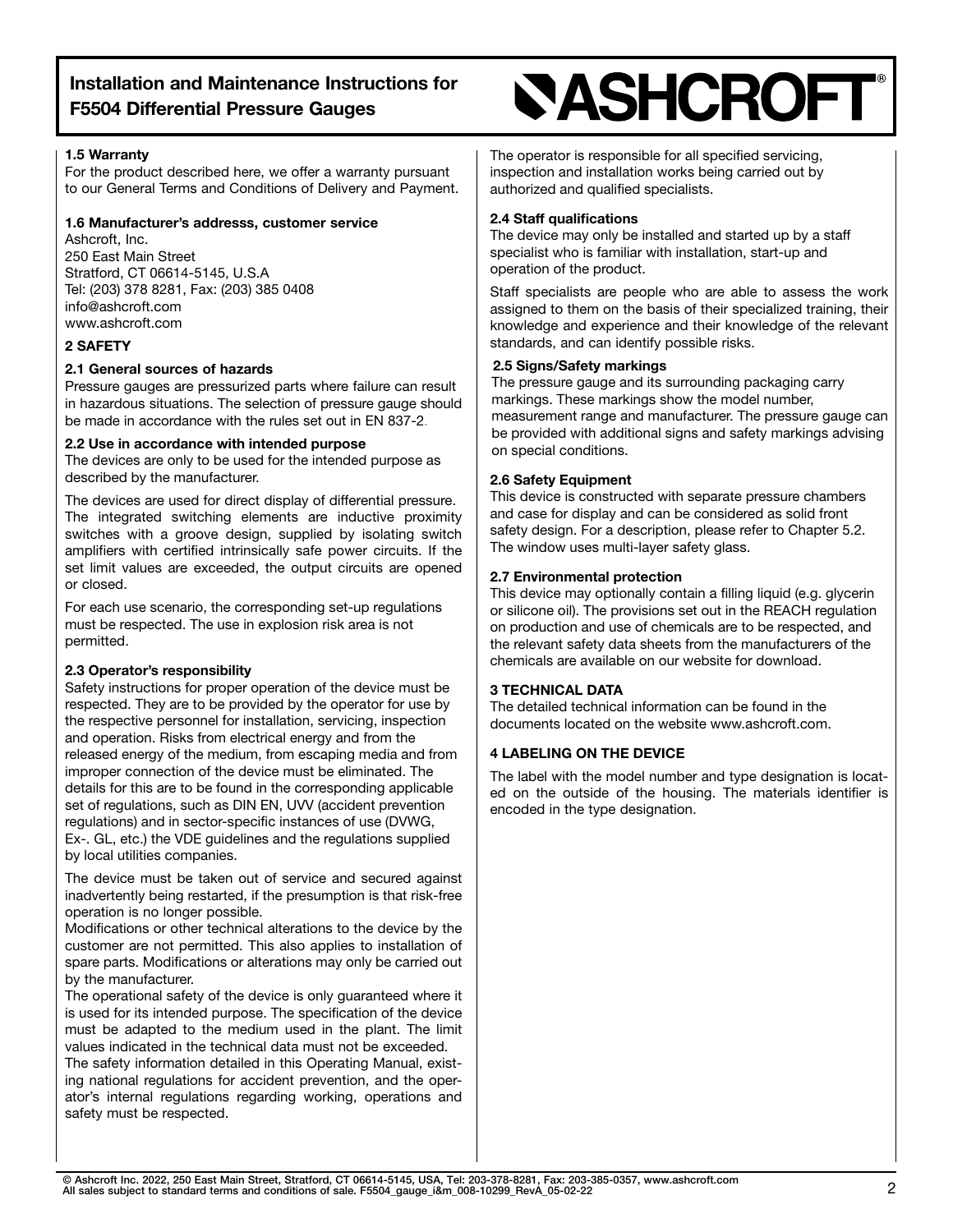5 CONSTRUCTION & FUNCTION

# **SASHCROFT®**



- 1 PRESSURE CHAMBER 1 PRESSURE CHAMBER
- 2 BODY (NOT WETTED PART) 2 BODY (NOT WETTED PART)
- 3 DIAPHRAGM 3 DIAPHRAGM
- 4 CONNECTING ROD (ST.ST) 4 CONNECTING ROD (ST.ST)
- $10$  5 INTERNAL STOP (AISI316L) 1 ON + SIDE  $10$  process connections
- 6 PURGING PLUG 6 PURGING PLUG
- 7 BOLTS & NUTS 7 BOLTS & NUTS
- 8 DRIVE SHAFT GUIDE 8 DRIVE SHAFT GUIDE
- 9 MOVEMENT 9 MOVEMENT
	-
	- 11 PRESSURE TRANSFER FLUID 11 PRESSURE TRANSFER FLUID



- 1 PRESSURE CHAMBER 1 PRESSURE CHAMBER
- 2 BODY (NOT WETTED PART) 2 BODY (NOT WETTED PART)
- 3 DIAPHRAGM
- $\mathbf{A}$

4 CONNECTING ROD (ST.ST) 4 CONNECTING ROD (ST.ST)

- 9 MOVEMENT
- 5 INTERNAL STOP (AISI316L) ONE EACH SIDE 10 PROCESS CONNECTIONS 5 INTERNAL STOP (AISI316L) ONE EACH SIDE 10 PROCESS CONNECTIONS
	- 11 PRESSURE TRANSFER FLUID 11 PRESSURE TRANSFER FLUID

6 PURGING PLUG 6 PURGING PLUG 7 BOLTS & NUTS 7 BOLTS & NUTS

8 DRIVE SHAFT GUIDE 8 DRIVE SHAFT GUIDE

© Ashcroft Inc. 2022, 250 East Main Street, Stratford, CT 06614-5145, USA, Tel: 203-378-8281, Fax: 203-385-0357, www.ashcroft.com<br>All sales subject to standard terms and conditions of sale. F5504\_gauge\_i&m\_008-10299\_RevA\_0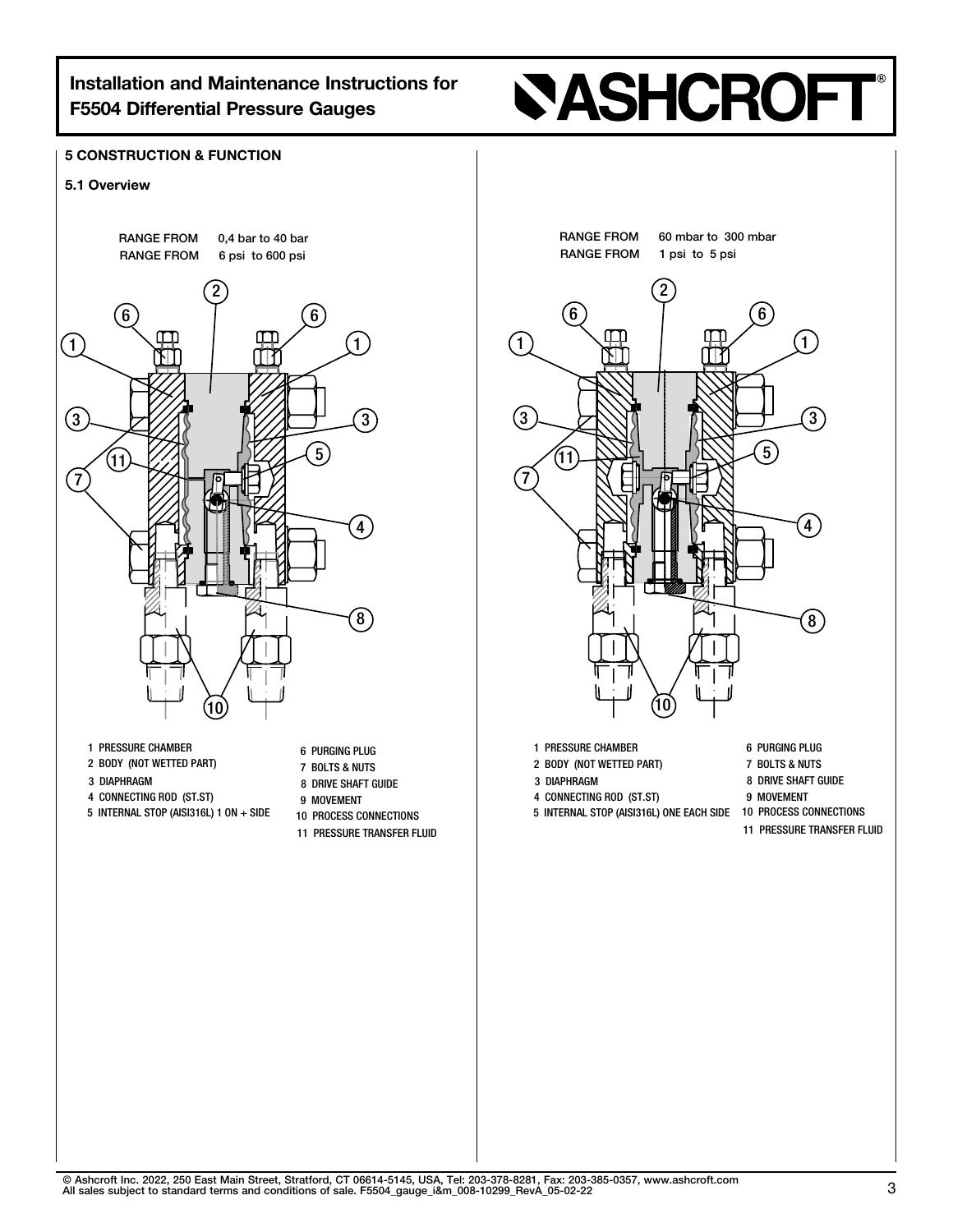

# 5.2 Description of function

The compared pressures are measured by flexible stainless steel diaphragms on either side of the chamber. The two diaphragms are mechanically linked by a rigid connecting rod. To compensate high static pressures, the cavity between the two diaphragms is filled with hydraulic fluid. When pressures are equal on both diaphragms, they are at zero position. When there is a difference in pressures acting on the two diaphragms, they are deflected away from the high pressure side, towards the lower pressure side, causing a displacement of the connecting rod. A precision mechanism translates the linear displacement of the diaphragm connecting rod to angular movement of the gauge's dial pointer. The pointer's displacement range of 270° corresponds to the full scale differential pressure. The connecting rod has intermediate flanges on either side, which protects the diaphragms against excess differential pressure.

# 5.3 Description of components

#### 5.3.1 Dial scale and pointer

The differential pressure gauge is equipped with a dial face and pointer pursuant to DIN 16003, nominal size 100 mm or 160 mm.

#### 5.3.2 Instrument connection

The instrument connection is located on the underside of the differential pressure gauge and can be a threaded or flanged similar to DIN EN 61518.

#### 5.3.3 Vent and flushing connection

The vent and flushing connection of each pressure chamber is located on its top side. It is closed by a screwed in G 1/8 plug

# 5.4 Accessories

The use of a 3 or 5 valve manifold is highly reccomended. Please contact Ashcroft or your Ashcroft representative regarding available special tools and accessories.

# **SASHCROFT®**

# 6 TRANSPORT

### 6.1 Safety

The differential pressure gauge should be protected against the effects of knocks and impacts. The device should only be transported in the packaging provided, to protect against glass breakage. The device should only be transported in a clean condition (free of residues of measuring media).

### 6.2 Transport inspection

The delivery must be checked for completeness and damage during transport. In the event of damage during transport, the delivery must not be accepted, or only accepted subject to reservation of the scope of the damage being recorded and, if necessary, a complaint initiated

#### 6.3 Storage

The differential pressure gauge must be stored in dry, clean conditions, within a temperature range of -40 to 160°F (-40 to +70 °C), protected against direct exposure to sunlight and protected against impact damage

# 7 ASSEMBLY/INSTALLATION

#### 7.1 Safety

To ensure safe working during installation and servicing, suitable shut-off valves must be installed (see 5.4 Accessories), enabling the device:

- To be depressurized or taken out of operation;
- To be disconnected from the main pressure source for repair or checks within the relevant plant;
- Or to enable function tests of the device to be performed "on site".

During the mounting/installation of the gauge, the equipment must be protected against the main pressure source and electrical connections isolated from being switched back on.

#### 7.2 Preparations (requirements for the installation location)

- A check on suitability of the device for the medium to be measured, the scope of the measurement range and static pressure and of the protection against special conditions such as vibration, pulsation and pressure spikes.
- A bracket must be installed to support the pressure gauge if the process pipe is not able to provide adequate support.
- The installation location should be chosen such that the work-spaces for operating personnel are not located to the rear of the pressure gauge.

# 7.3 Mounting/Installation

# 7.3.1 Process connection

The instrument is intended and factory adjusted for vertical mounting, pressure ports downward. When mounted in other orientation (max.  $\pm$  10°) the pointers' zero position needs to be adjusted (see 7.4.1 Zero point adjustment).

• Connection to be undertaken by authorized and qualified staff specialist only.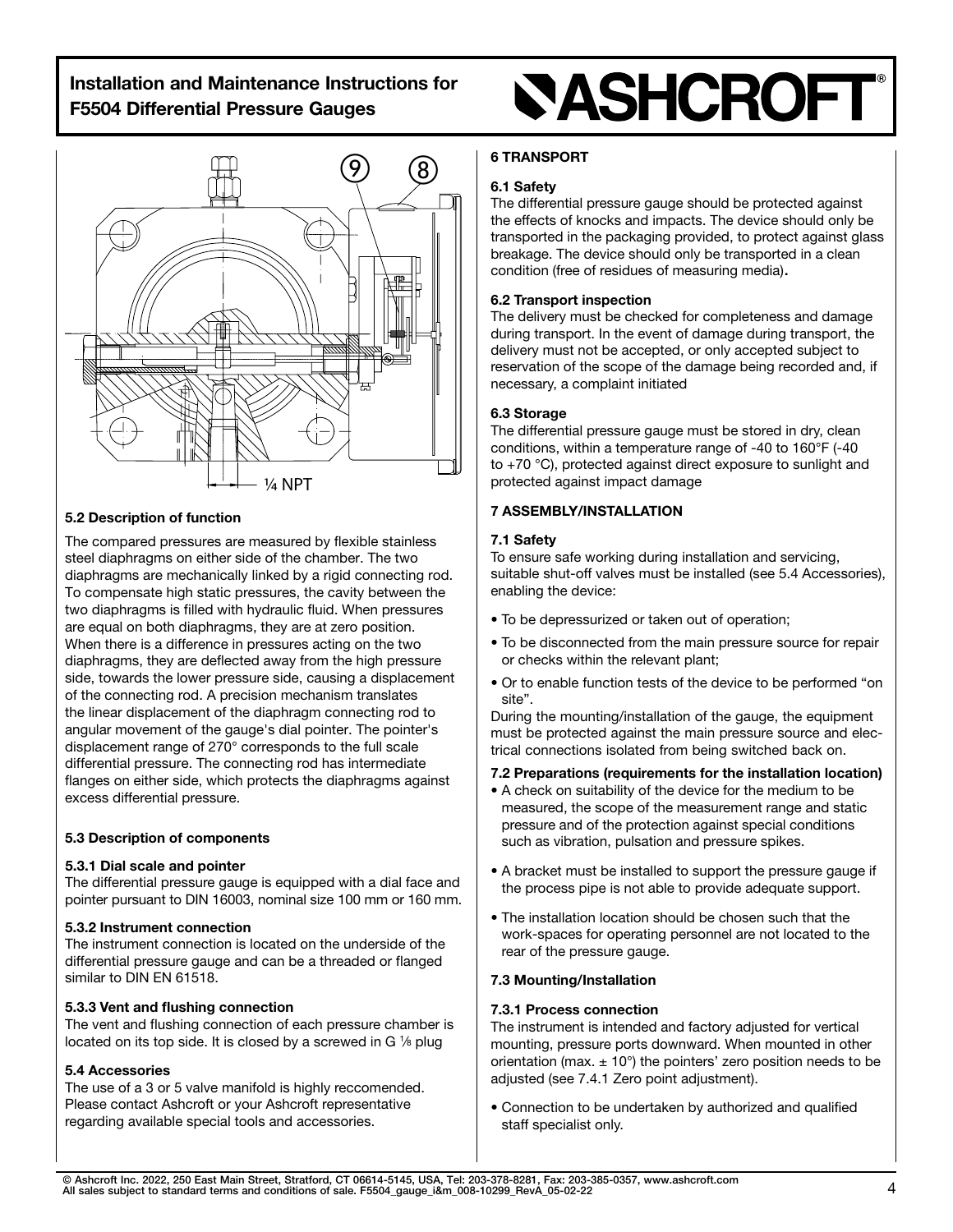

• Use only with the mechanical process connection provided – regarding the configuration, see order code on the device type label, with a matching threaded seal.



When connecting the device, the pipes must be depressurized.

• The pressure metering pipe must be laid inclined in such a way that, for example, for measurements of fluids no air pockets can form, and for measurements of gases no water pockets. If the necessary incline is not achieved, then at suitable points water separators or air separators must be installed.

• The pressure metering pipe must be kept as short as possible and laid without sharp bends, to avoid delays.

- The instruments pressure ports are marked by "+" and "-" symbols:
	- "+" port must be connected to the higher pressure
	- "-" port must be connected to the lower pressure.
- With liquid measurement media, the pressurized connection pipe must be degassed, since any gas bubble inclusions result in measurement error.

# 7.4 Starting up

The precondition for start-up is proper installation of all electrical feed lines and metering pipes. All connecting lines must be installed so that no mechanical forces can act on the device. Before start-up, the seal on the pressurized connection line must be leak checked.

#### 7.4.1 Zero point adjustment

The differential pressure gauge is factory adjusted therefore in normal case adjustment during installation is not necessary. On this devices zero point adjustment on site is possible. For this, proceed as follows:

- Equalize pressure in both chambers.
- Disassemble screw plug
- Use zero point adjustment screw to set the pointer to zero.
- Mount screw plug





Filled Models need to be vented before commissioning by opening the air valve on the upper side of instrument!

# **SASHCROFT**

#### 8 SERVICING

The device is maintenance-free. However, to ensure reliable operation and a long lifetime for the device, we recommend that it is checked regularly.

#### 8.1 Safety

When undertaking servicing work on the device, the pressure lines must be depressurized, the electrical connections isolated, and secured against being switched back on.

#### 8.2 Gauge performance and recalibration

The check on function and recalibration is carried out at regular intervals, depending on the application. The precise testing cycles should be adjusted in line with the operating conditions and ambient conditions. In the event of various device components interacting, the operating instructions for all other devices should also be taken into account.

- Check on display.
- Check on function, in conjunction with downstream components.
- Check of pressurized connection pipes for seal condition.

#### 8.3 Cleaning and maintenance

Cleaning is carried out using a non-aggressive cleaning agent, with the ventilation valve closed and respecting the protection category of the device.

# 9 FAULTS

# 9.1 Safety

Defective or faulty pressure gauges put the operational safety and process safety of the plant at risk, and can lead to a risk or injury to persons, the environment or the plant.

#### 9.2 In the event of failure

All defective or faulty devices must be taken out of service. If a repair is required, the device must be sent directly to our Repairs Department. Please contact your Ashcroft distributor or Ashcroft directly for complete instructions.

#### 9.3 Indications of failure

- Jerky or random movement of the pointer
- Pointer does not set to zero with pressure applied to both sides
- Indications that the measurement system seal (diaphragm) has been breached (discoloration to dial display or of filling liquid)
- Bent or loose pointer
- Cracked window
- Leaks when the device is filled
- Damage to housing

In these instances, repair or replacement of the pressure gauge is always required.

# 10 REMOVAL, DISPOSAL